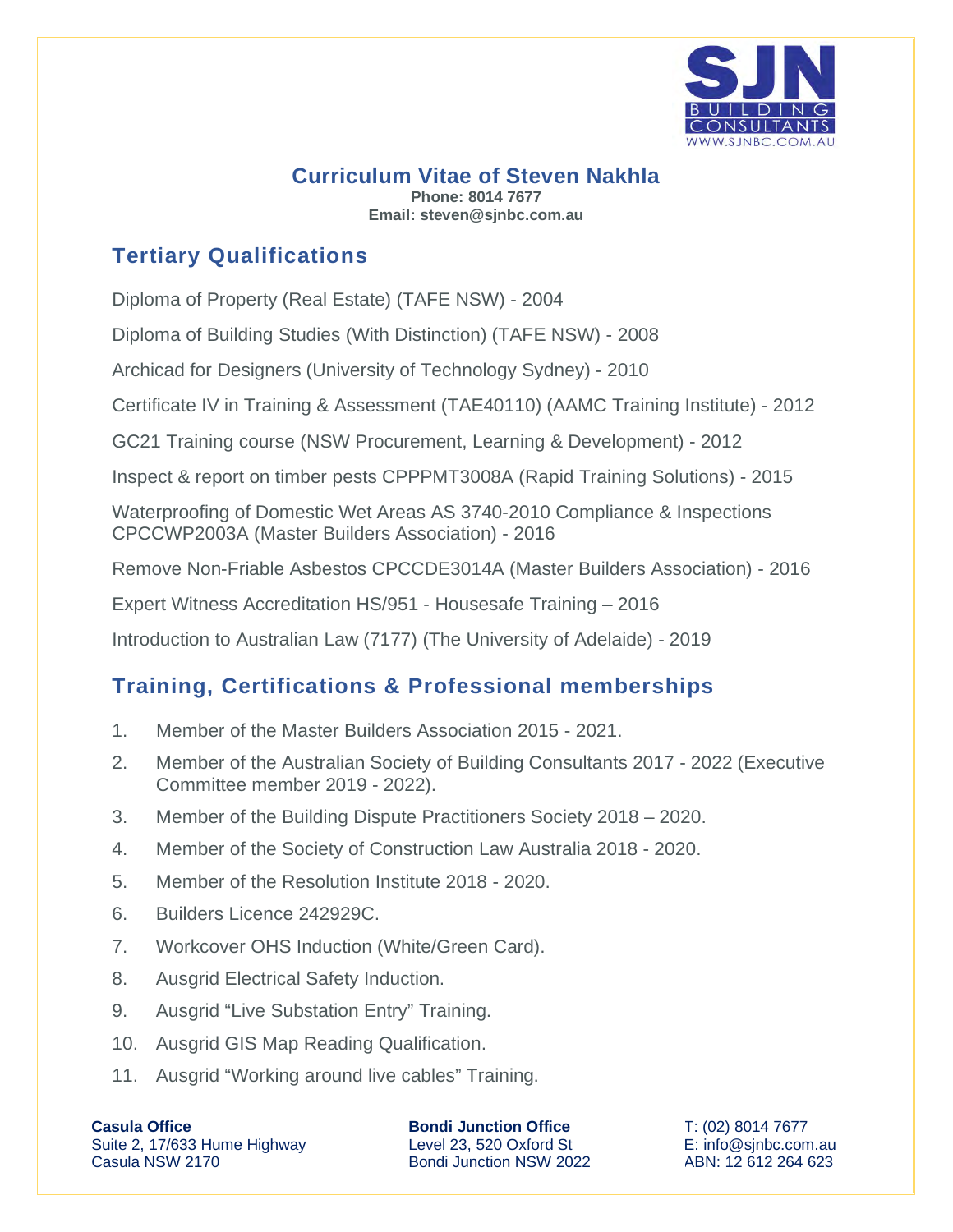# **Curriculum Vitae of Steven Nakhla**

### **Professional experience**

#### **2015 – Current**

#### **(SJN Building Consultants – Director and Principal Consultant)**

Proprietor of SJN Building Consultants. (www.sjnbc.com.au)

#### **2014 – 2019**

### **(TAFE NSW - Teacher of Cert IV in Building & Construction)**

Lecturing the following subjects in Cert IV at Granville college of TAFE:

- $\leftarrow$  CPCCBC4004A Estimated costs for building
- $\triangleq$  CPCCBC4005A Produce labour and material schedules for ordering
- $\leftarrow$  CPCCBC4007A Plan building work
- $\leftarrow$  CPCCBC4008B Onsite supervision
- $\leftarrow$  CPCCBC4009B Legal requirements

#### **2013 – 2014**

### **(Barbro Constructions Pty Ltd – Project Manager)**

Employed as a Project Manager within Barbro Constructions managing approximately \$4.4 Million worth of construction for government and private clients including Sydney Trains, Transport NSW and University of NSW.

### **2010 – 2013**

### **(Degnan Constructions – Project Manager)**

Project Management and Estimating of infrastructure construction projects (ranging \$0.25 - \$6 Million) for clients including:

- $\triangleq$  Rail (Transport NSW, Sydney Trains)
- $\leftarrow$  Energy Authorities (Ausgrid)
- Government funded projects (BER Schools, Public Works)
- $\leftarrow$  Caltex Petrol Stations contractors panel

#### **2008 – 2010**

### **(Eden Brae Homes – Construction Estimator/Site Supervisor)**

Employed as a Construction Estimator/Site Supervisor with various roles including:

- $\triangleq$  Sales estimating
- $\bigstar$  Feasibility studies on multi-residential projects
- $\div$  Production estimating (contract housing and house and land packaging)
- Assistant site supervisor on Ermington (Stockland) project (46 lots) for 6 months

| <b>Casula Office</b>         |
|------------------------------|
| Suite 2, 17/633 Hume Highway |
| Casula NSW 2170              |

2

**Bondi Junction Office** Level 23, 520 Oxford St Bondi Junction NSW 2022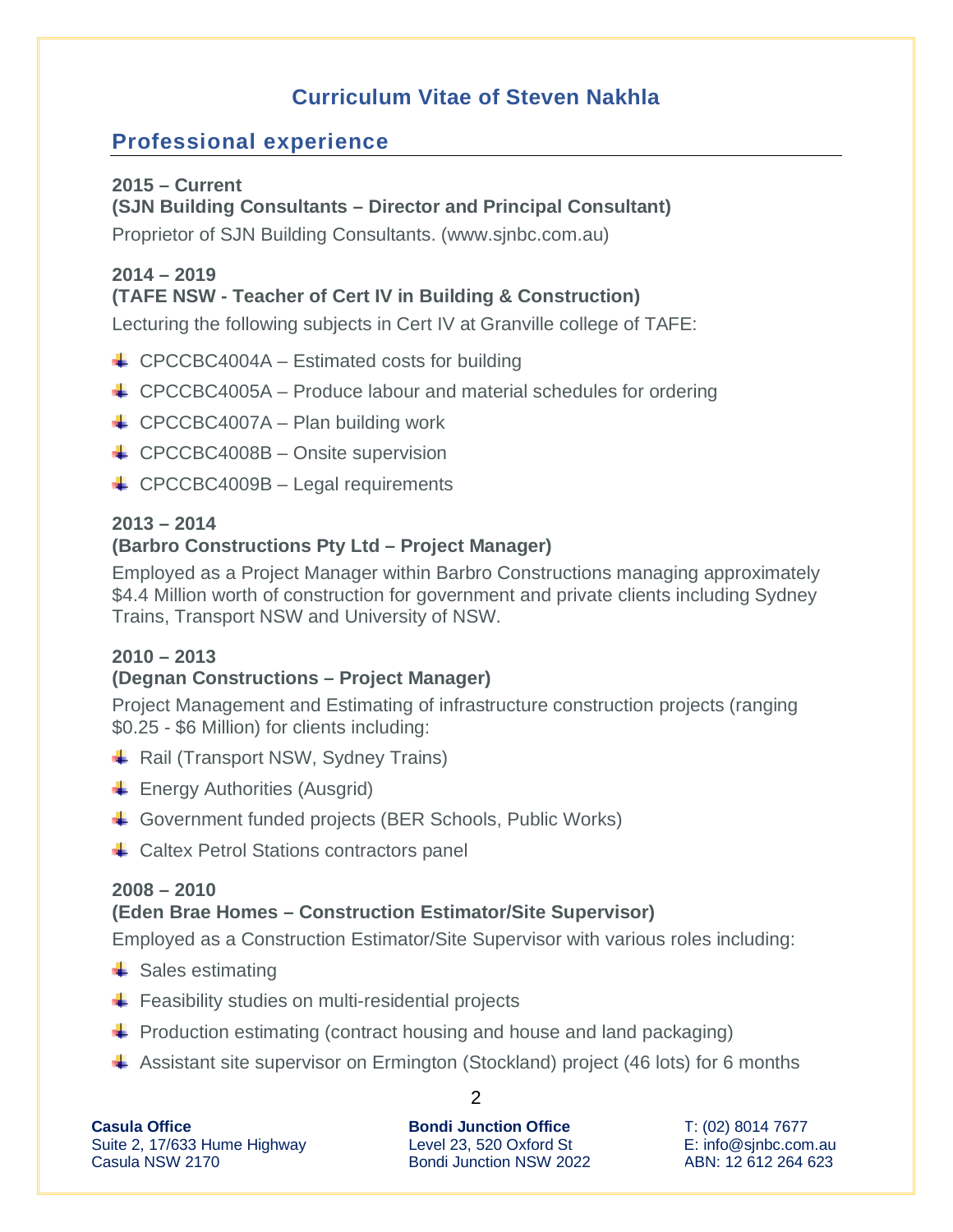## **Curriculum Vitae of Steven Nakhla**

 $\textcolor{red}{\textbf{4}}$  Multiple projects managed from Tender stage through to Construction and Maintenance.

### **2005 – 2008**

#### **(Mirvac Homes – Building Cadet)**

Assisting in the site supervision and estimating of project homes within multiple housing estates across NSW. Roles included:

- $\downarrow$  Mornington Estate (Holsworthy)
- $\triangleq$  Stanhope Gardens
- $\overline{\phantom{a}}$  Acacia Gardens

Duties:

- $\downarrow$  Managing subcontractors with respect to time, quality and cost
- $\div$  Post contract variation management
- $\ddot{\phantom{1}}$  Liaising with head office with respect to trade allocation, design errors, etc
- $\frac{1}{\sqrt{2}}$  Liaising with design team and designers
- $\overline{\phantom{a}}$  Reporting to project co-ordinator
- $\triangleq$  Subcontractor reviews
- $\overline{\phantom{a}}$  Risk assessments
- $\downarrow$  Quality write-ups and defect inspections
- $\triangleq$  Council/PCA inspections and rectifications for certification

#### **2004 – 2005**

#### **(Bestway Constructions – Leading Hand)**

Employed as a general labourer on-site. Roles included:

- **↓** General labour on site
- $\triangleq$  Assisting builder and trades with work
- $\frac{1}{\sqrt{2}}$  Supervising job site while builder away



**Casula Office**  Suite 2, 17/633 Hume Highway Casula NSW 2170

**Bondi Junction Office** Level 23, 520 Oxford St Bondi Junction NSW 2022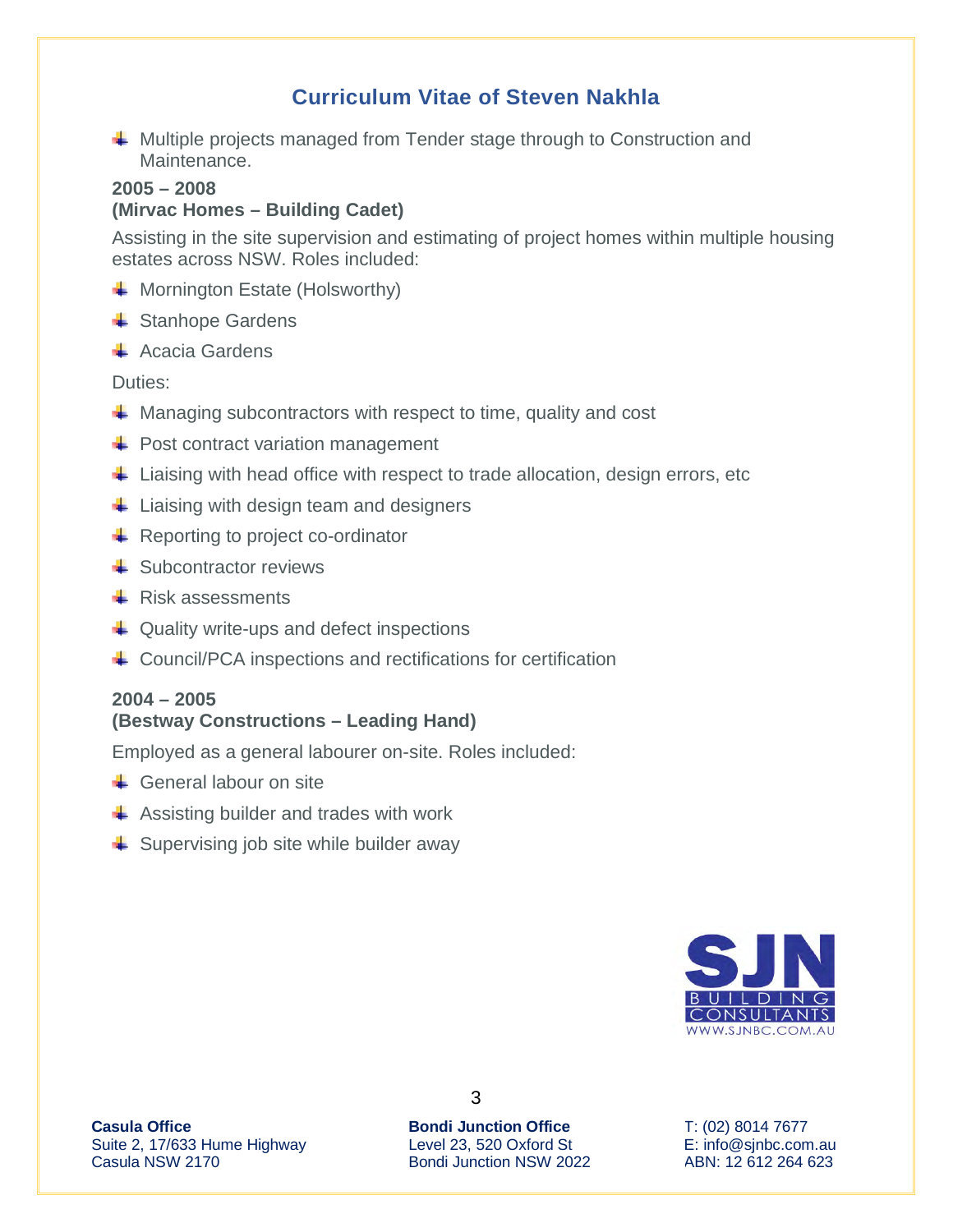

#### **SJN Building Consultants Expert Witness Cases (last updated February 2022)**

| <b>NO</b>      | <b>CASE</b>                                                                       | <b>JURISDICTION</b>            | <b>CASE NO</b>             |
|----------------|-----------------------------------------------------------------------------------|--------------------------------|----------------------------|
| 1 <sub>1</sub> | Xiao X -v- Masterton Homes                                                        | <b>NCAT</b>                    | HB 17/19377                |
| 2.             | Rebecca T -v- Tin Ma Building Solutions Pty Ltd                                   | <b>NCAT</b>                    | HB 16/43183                |
| 3.             | Seemal R -v- Konztruct Pty Ltd                                                    | <b>NCAT</b>                    | Unknown                    |
| 4.             | Emma S -v- Cool Water Landscapes Pty Ltd                                          | <b>NCAT</b>                    | Unknown                    |
| 5.             | Ramez H -v- Tony Ferkovic                                                         | <b>NCAT</b>                    | HB 17/06366<br>HB 17/16615 |
| 6.             | Zachary M & Anor -v- Patrick B                                                    | <b>NCAT</b>                    | HB 17/31072                |
| 7.             | Geoffrey S -v- Robert H                                                           | <b>NCAT</b>                    | HB 18/12735                |
| 8.             | Gillian W -v- Pierre M and DG Development &<br><b>Constructions Pty Ltd</b>       | <b>NCAT</b>                    | HB 18/12752                |
| 9.             | Sandra P and Leslie H -v- QY & Hansen Pty Ltd                                     | <b>NCAT</b>                    | HB 19/19490                |
| 10.            | Laura V -v- Builder                                                               | <b>NCAT</b>                    | Unknown                    |
| 11.            | D J O'Sullivan Constructions Pty Ltd -v- Kathryn and<br><b>Rick B</b>             | <b>NCAT</b>                    | HB 17/54152                |
| 12.            | Super Bricklaying Pty Ltd -v- Hudson Homes                                        | <b>Local Court of NSW</b>      | 2018/00133161              |
| 13.            | Diyana and Mikha K -v- Hassan S                                                   | <b>NCAT</b>                    | HB 18/17440                |
| 14.            | Zoltan O and Pei Hua Q -v- Anthony James S &<br>Caterona <sub>S</sub>             | <b>NCAT</b>                    | COM 18/42293               |
| 15.            | Shaye-Lim Holdings Pty Ltd -v- Haney Tenn t/as<br>Yellow Skip Bins and Demolition | Supreme Court of<br><b>NSW</b> | 2017/327882                |
| 16.            | Eliza M -v- Mawad Group Pty Ltd t/as SkillCo                                      | <b>NCAT</b>                    | HB 19/23761<br>HB 19/33926 |
| 17.            | Xiao X -v- Masterton Homes Pty Ltd                                                | <b>NCAT</b>                    | HB 17/19377                |
| 18.            | Rebecca T -v- Tin Ma Building Solutions Pty Ltd                                   | <b>NCAT</b>                    | HB 16/43183                |
| 19.            | Ramez H -v- Tony F                                                                | <b>NCAT</b>                    | HB 17/06366<br>HB 17/16615 |
| 20.            | Vita Domus Pty Ltd -v- Matthew M                                                  | <b>NCAT</b>                    | HB 18/15929<br>HB 18/20932 |
| 21.            | Keith K -v- Vested developments Pty Ltd t/as Bisthill<br><b>Built</b>             | <b>NCAT</b>                    | HB 18/31168                |
| 22.            | Crystal Z and David M -v- JSW Property Projects<br>Pty Ltd & Ors                  | <b>District Court of NSW</b>   | 2019/00017715              |

**Casula Office**  Suite 2, 17/633 Hume Highway Casula NSW 2170

**Bondi Junction Office** Level 23, 520 Oxford St Bondi Junction NSW 2022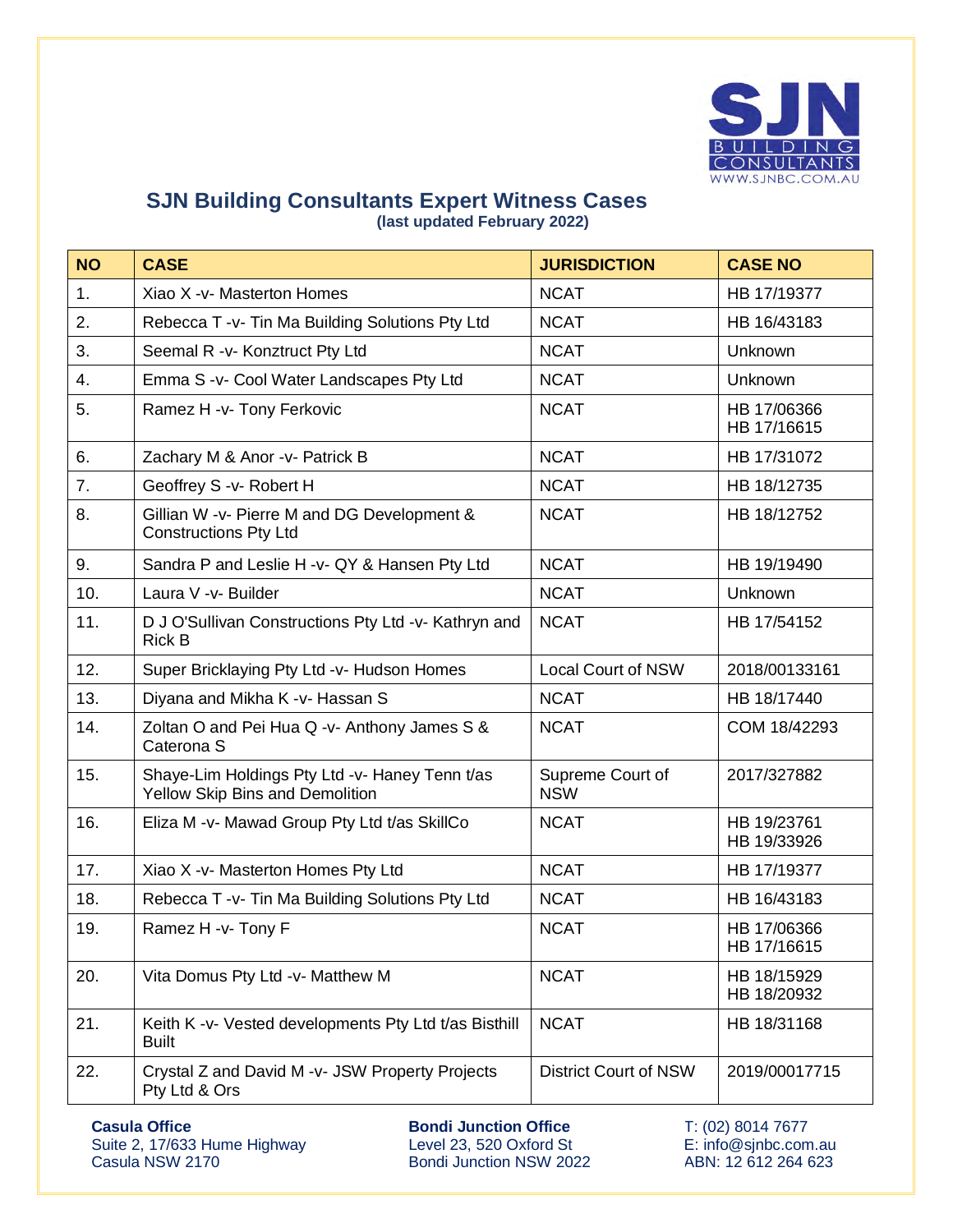| <b>NO</b> | <b>CASE</b>                                                                                    | <b>JURISDICTION</b>            | <b>CASE NO</b> |
|-----------|------------------------------------------------------------------------------------------------|--------------------------------|----------------|
| 23.       | Dion H -v- Lloyd Drilling Constructions Pty Ltd                                                | <b>NCAT</b>                    | HB 18/2112     |
| 24.       | John and Rita T -v- Harmony Homes                                                              | <b>NCAT</b>                    | HB 17/36629    |
| 25.       | Connie and David S -v- Building Management Plus<br>P/L and Avologi Group Pty Ltd               | <b>NCAT</b>                    | HB 17/38964    |
| 26.       | Komplete Construction Pty Ltd -v- Master<br><b>Fabrication Pty Ltd</b>                         | <b>Local Court of NSW</b>      | 2018/123021    |
| 27.       | Abbas Z -v- Greg K                                                                             | <b>NCAT</b>                    | HB 18/13004    |
| 28.       | Caroline & Remon M - v- Daniel Nicolson t/as<br><b>Rocksolid Construction Solutions</b>        | <b>NCAT</b>                    | HB 18/47640    |
| 29.       | Kathryn & Troy T & Vania L -v- Simone Homes                                                    | <b>NCAT</b>                    | Unknown        |
| 30.       | Sue and Joseph H -v- Metricon                                                                  | <b>NCAT</b>                    | Unknown        |
| 31.       | Sureel Dutt M -v- The Mawad Group Pty Ltd t/as<br>Skillco Design & Construct                   | <b>NCAT</b>                    | HB 18/41941    |
| 32.       | Danny S -v- James M                                                                            | <b>Local Court of NSW</b>      | Unknown        |
| 33.       | Powerlink Investment (Australia) Pty Limited ats<br><b>Trimcon Civil Contracts Pty Limited</b> | Supreme Court of<br><b>NSW</b> | 2018/00318682  |
| 34.       | Kitchen Complex Pty Limited -v- Revelop Building &<br>Development Pty Limited                  | <b>Local Court of NSW</b>      | 2018/00144502  |
| 35.       | Stephen M -v- Hills Industries Ltd & Access<br><b>Television Services Pty Ltd</b>              | County Court of<br>Victoria    | Unknown        |
| 36.       | VSD Glass & Timber Pty Ltd -v- K & J Vision Pty Ltd                                            | <b>Local Court of NSW</b>      | 2018/00236333  |
| 37.       | Sam J -v- Rawson Homes                                                                         | <b>NCAT</b>                    | Unknown        |
| 38.       | Alexis L -v- Sing Construction Pty Ltd                                                         | <b>NCAT</b>                    | Unknown        |
| 39.       | Raymond C -v- Tarek Beyrouty t/as I'll Landscape<br>for You                                    | <b>NCAT</b>                    | HB 19/16015    |
| 40.       | Simon & Julie L -v- D&C Pools & Landscaping t/as<br>Dean Douglas                               | <b>NCAT</b>                    | HB 18/47246    |
| 41.       | Jamaluddin R and Parveen R -v- The Owners -<br>Strata Plan 65936                               | <b>District Court of NSW</b>   | 2016/301566    |
| 42.       | Carlos P -v- Beechwood Homes (NSW) Pty Ltd                                                     | <b>NCAT</b>                    | HB 18/51229    |

**Casula Office**  Suite 2, 17/633 Hume Highway Casula NSW 2170

**Bondi Junction Office** Level 23, 520 Oxford St Bondi Junction NSW 2022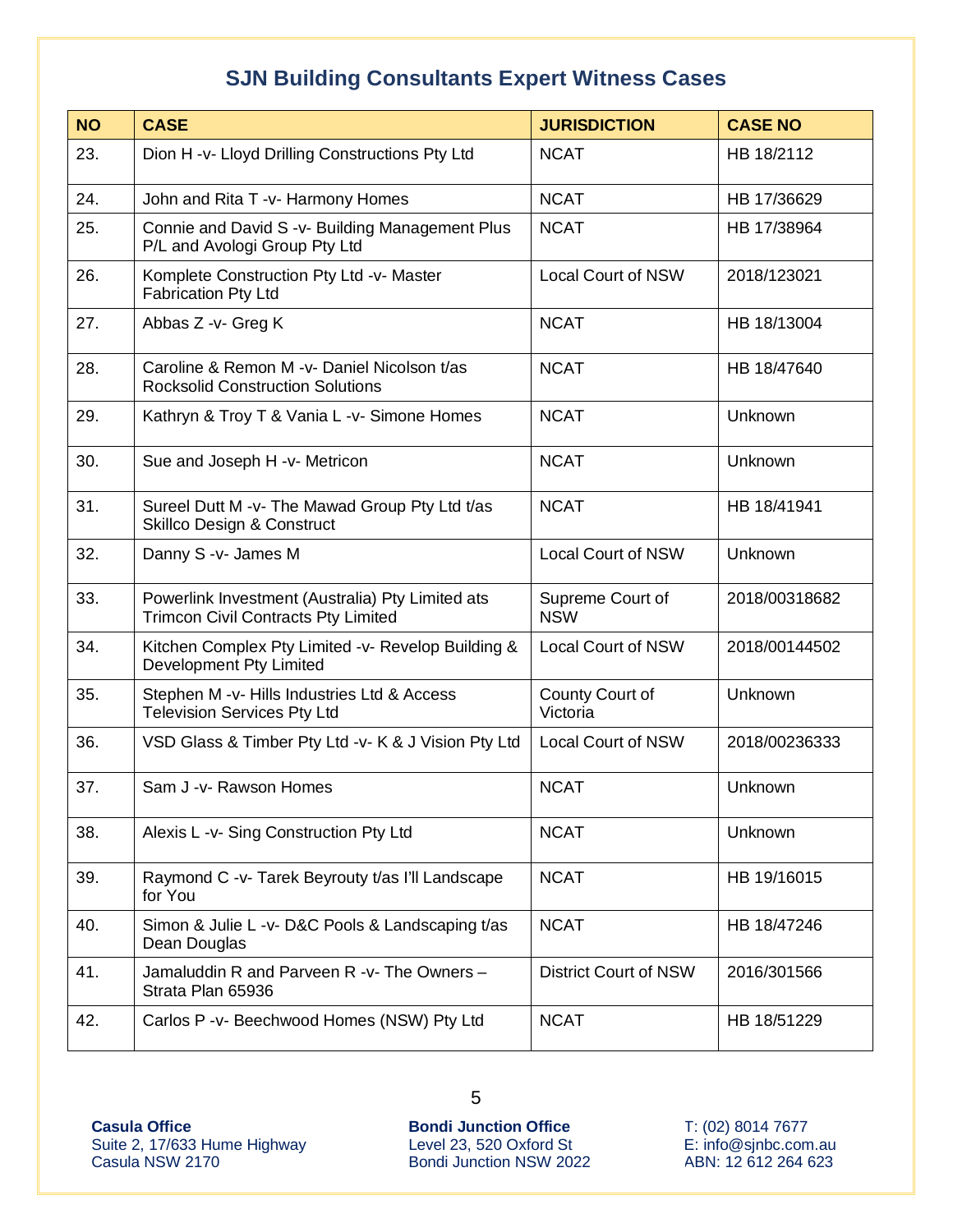| <b>NO</b> | <b>CASE</b>                                                                             | <b>JURISDICTION</b>            | <b>CASE NO</b>             |
|-----------|-----------------------------------------------------------------------------------------|--------------------------------|----------------------------|
| 43.       | Michael S -v- Metricon                                                                  | <b>NCAT</b>                    | Unknown                    |
| 44.       | Anatoly Y -v- Impala Kitchens Pty Ltd                                                   | <b>NCAT</b>                    | HB 19/08406                |
| 45.       | Mikhael Projects Pty Ltd -v- Catherine P                                                | <b>NCAT</b>                    | HB 19/09099                |
| 46.       | Luke A -v- Builder                                                                      | <b>ACAT</b>                    | Unknown                    |
| 47.       | Stephen and Elaine M -v- Dimora Projects Pty Ltd                                        | <b>NCAT</b>                    | HB 19/17522                |
| 48.       | Charlie C -v- Sekisui House Services (NSW) Pty Ltd<br>& Burbank Australia (NSW) Pty Ltd | <b>NCAT</b>                    | HB 19/27795<br>HB 19/37499 |
| 49.       | Mawad Group Pty Ltd -v- M and D                                                         | <b>NCAT</b>                    | HB 19/34411                |
| 50.       | Joan C -v- SED Builders & Carpenters Pty Ltd                                            | <b>NCAT</b>                    | Unknown                    |
| 51.       | VSD Glass & Timber Pty Ltd and Douaihy -v-<br>Suecha Pty Limited                        | <b>NCAT</b>                    | HB 19/07713                |
| 52.       | Cappello -v- Hammond & Simonds NSW Pty Ltd                                              | Supreme Court of<br><b>NSW</b> | Unknown                    |
| 53.       | Andrew R -v- Builder                                                                    | <b>NCAT</b>                    | Unknown                    |
| 54.       | Seven Mile Building Pty Ltd & Ors -v- Clarrie H                                         | <b>NCAT</b>                    | HB 19/31095                |
| 55.       | Georges S ats A J Anderson Building Pty Ltd                                             | <b>NCAT</b>                    | HB 19/35678                |
| 56.       | Nu Concept Constructions Pty Ltd ats West &<br>Whyte                                    | <b>NCAT</b>                    | HB 19/29004                |
| 57.       | Shane S & Lisa B -v- Unicus Homes Pty Ltd                                               | <b>NCAT</b>                    | HB 19/16987                |
| 58.       | Chris K -v- AAMI insurance                                                              | <b>District Court of NSW</b>   | Unknown                    |
| 59.       | The Owners - Strata Plan No 81800 - v- Green<br>Project Development Pty Ltd             | <b>District Court of NSW</b>   | Unknown                    |
| 60.       | Kanti V & Byra V -v- Sunrise Pools Australia Pty Ltd<br>t/as Sunrise Pools              | <b>NCAT</b>                    | HB 18/51164                |
| 61.       | Anit L and Jotika L -v- Jai Satya Nand t/as Prestige<br>Homes                           | <b>NCAT</b>                    | HB 18/11058                |
| 62.       | Paul & Stella N -v- Wisdom Properties Group Pty<br>Ltd                                  | <b>NCAT</b>                    | HB 19/45899                |

**Casula Office**  Suite 2, 17/633 Hume Highway Casula NSW 2170

**Bondi Junction Office** Level 23, 520 Oxford St Bondi Junction NSW 2022 T: (02) 8014 7677 E: info@sjnbc.com.au ABN: 12 612 264 623

6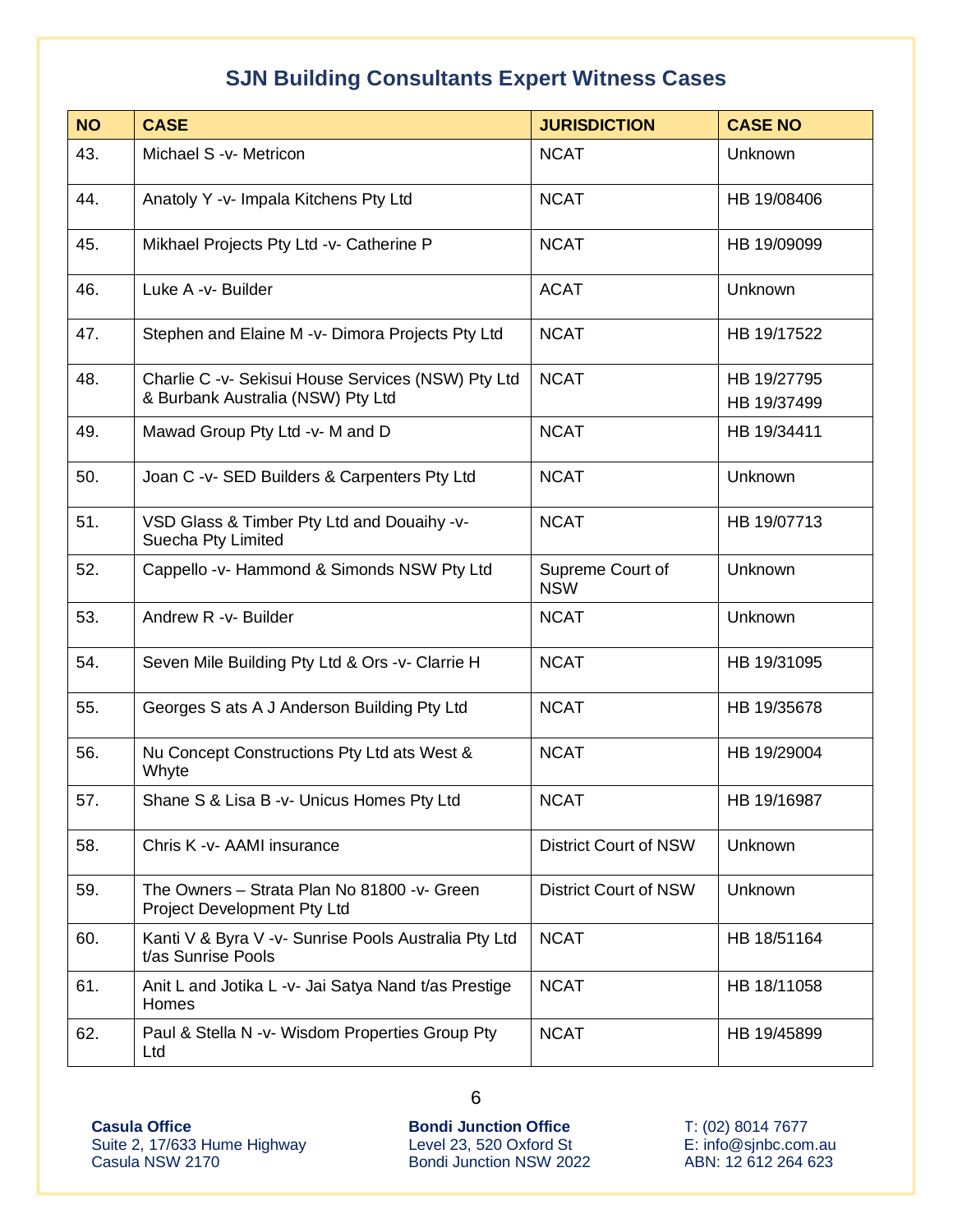| <b>NO</b> | <b>CASE</b>                                                             | <b>JURISDICTION</b>            | <b>CASE NO</b> |
|-----------|-------------------------------------------------------------------------|--------------------------------|----------------|
| 63.       | Helen P -v- Builder                                                     | <b>NCAT</b>                    | Unknown        |
| 64.       | Gerald S & Karen A -v- Oxford Design and<br><b>Construction Pty Ltd</b> | <b>NCAT</b>                    | HB 20/0216     |
| 65.       | Sawan & Kojik -v- AMA Construction Services Pty<br>Ltd                  | <b>NCAT</b>                    | HB 19/45433    |
| 66.       | Graeme D - v- Builder                                                   | <b>NCAT</b>                    | Unknown        |
| 67.       | David and Karina C -v- Prestige Building Pty Ltd                        | <b>NCAT</b>                    | HB 19/36660    |
| 68.       | Rista J -v- CSJ Constructions Pty Ltd                                   | <b>NCAT</b>                    | HB 19/57057    |
| 69.       | Sudesh and Shiranthi W -v- M J Small Building Pty<br>Ltd                | <b>NCAT</b>                    | HB 19/43249    |
| 70.       | Anna Maria N -v- Rock Homes Pty Ltd                                     | <b>NCAT</b>                    | Unknown        |
| 71.       | The Owners - Strata Plan No 93543 -v- Hui Z                             | Supreme Court of<br><b>NSW</b> | 2018/00382960  |
| 72.       | Jacqueline M -v- Skyview Homes Pty Ltd                                  | <b>NCAT</b>                    | Unknown        |
| 73.       | Jowan H -v- Elegant Designs Australia Pty Ltd                           | <b>NCAT</b>                    | Unknown        |
| 74.       | Catherine G -v- Yung Chen t/as Flooring & Shutters                      | <b>NCAT</b>                    | Unknown        |
| 75.       | Dhruv B v Builder                                                       | <b>NCAT</b>                    | Unknown        |
| 76.       | Lili C -v- Jadco Homes                                                  | <b>NCAT</b>                    | Unknown        |
| 77.       | Judith H and Phil C -v- Strongbuild                                     | <b>NCAT</b>                    | Unknown        |
| 78.       | Junling & Zhen D & L -v- Xiaofeng Y                                     | <b>NCAT</b>                    | HB 20/19312    |
| 79.       | Scott Thompson Building Pty Ltd ats Clark Projects<br>Pty Ltd           | <b>Local Court of NSW</b>      | 2020/0011      |
| 80.       | Northside Projects ats The Owners S91135                                | <b>NCAT</b>                    | Unknown        |
| 81.       | Karl M v HYC Construction                                               | <b>NCAT</b>                    | HB 20/37287    |
| 82.       | Ryan N -v- Fairmont Homes (NSW) Pty Ltd                                 | <b>NCAT</b>                    | Unknown        |

**Casula Office**  Suite 2, 17/633 Hume Highway Casula NSW 2170

**Bondi Junction Office** Level 23, 520 Oxford St Bondi Junction NSW 2022 T: (02) 8014 7677 E: info@sjnbc.com.au ABN: 12 612 264 623

7